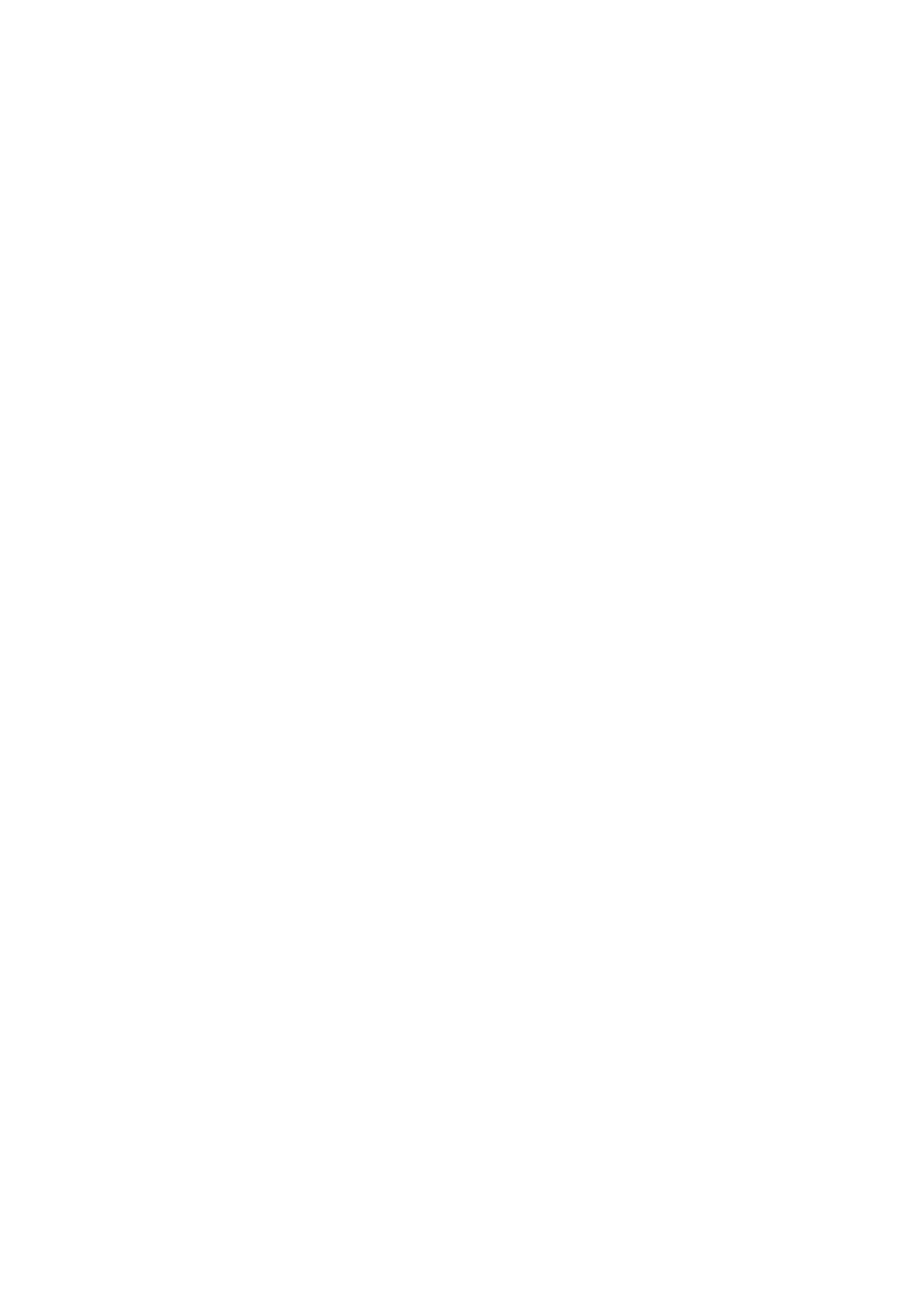from the volume  $V_1$ , *u* is the velocity of the area  $\Gamma$  – so not necessarily the particle velocity. Brackets mean change in the value enclosed in brackets.

Let us introduce equation (1) for the area  $V_1$ :

$$
\frac{d}{dt} \int_{V_1} \rho \mathbf{v} dV = \int_{S_1} \mathbf{n} \cdot \boldsymbol{\tau} dS + \int_{\Gamma} \mathbf{n} \cdot \boldsymbol{\tau}_1 d\Gamma,
$$
  
for the area  $V_2$ :  

$$
\frac{d}{dt} \int_{V_2} \rho \mathbf{v} dV = \int_{S_2} \mathbf{n} \cdot \boldsymbol{\tau} dS - \int_{\Gamma} \mathbf{n} \cdot \boldsymbol{\tau}_2 d\Gamma.
$$
  
These results in  

$$
\frac{d}{dt} \int_{\Omega} \rho \mathbf{v} dV + \frac{d}{dt} \int_{\Omega} \rho \mathbf{v} dV = \int_{\Omega} \mathbf{n} \cdot \boldsymbol{\tau} dS - \int_{\Omega} [\mathbf{n} \cdot \boldsymbol{\tau}] d\Gamma.
$$
 (6)

$$
\frac{d}{dt} \int_{V_1} \rho \mathbf{v} dV + \frac{d}{dt} \int_{V_2} \rho \mathbf{v} dV = \int_{S} \mathbf{n} \cdot \boldsymbol{\tau} dS - \int_{\Gamma} [\mathbf{n} \cdot \boldsymbol{\tau}] d\Gamma.
$$
\n(6)

Condition (5) may be substituted into equation (6) to obtain

$$
dt \int_{V_1}^{V_1} P^{VdV} + dt \int_{V_2}^{V_2} P^{VdV} = \int_{S} \mathbf{h} \cdot d\mathbf{h} \int_{\Gamma} |\mathbf{h} \cdot \mathbf{r}| d\mathbf{h}
$$
\nCondition (5) may be substituted into equation (6) to obtain\n
$$
\frac{d}{dt} \int_{V_1} \rho \mathbf{v} dV = \frac{d}{dt} \int_{V_1} \rho \mathbf{v} dV + \frac{d}{dt} \int_{V_2} \rho \mathbf{v} dV + \int_{\Gamma} [\rho \mathbf{v} (\mathbf{v} \cdot \mathbf{n} - u) d\mathbf{r}].
$$
\n(7)

We get  $\rho v$  as  $\phi$ . Using equations (1), (6) and (7) we arrive at

$$
\int_{\Gamma} \left[ \rho \mathbf{v} (\mathbf{v} \cdot \mathbf{n} - u) - \mathbf{n} \cdot \boldsymbol{\tau} \right] d\Gamma = 0 \,. \tag{8}
$$

So that the equation representing the continuity of linear momentum at the surface  $\Gamma$ . Applying a techniques describing above we can get

$$
\int_{\Gamma} [(\rho \mathbf{J} \cdot \mathbf{\omega} + \mathbf{r} \times \rho \mathbf{v})(\mathbf{v} \cdot \mathbf{n} - u) - \mathbf{r} \times (\mathbf{n} \cdot \mathbf{\tau})] d\Gamma = 0.
$$
\n(9)

The equation (9) representing the continuity of kinetic momentum at the surface  $\Gamma$ .

$$
\int_{\Gamma} \left[ \left( \frac{1}{2} \rho \mathbf{v}^2 + \frac{1}{2} \omega \cdot \rho \mathbf{J} \cdot \mathbf{\omega} + \rho \Pi \right) (\mathbf{v} \cdot \mathbf{n} - u) - \mathbf{n} \cdot \mathbf{\tau} \cdot \mathbf{v} \right] d\Gamma = 0. \tag{10}
$$

So that the equation representing the continuity of energy at the surface  $\Gamma$ .

Now we consider the law of conservation of mass (4), which is the same for the total volume *V* and any of its sub-region.

$$
\frac{d}{dt} \int_{V_i} \rho dV = 0. \tag{11}
$$

The transfer theorem (5) in this case looks like

$$
\frac{d}{dt} \int_{V_i}^{V_i}
$$
\nThe transfer theorem (5) in this case looks like\n
$$
\frac{d}{dt} \int_{V} \rho dV = \frac{d}{dt} \int_{V_i} \rho dV + \frac{d}{dt} \int_{V_2} \rho dV + \int_{\Gamma} [\rho(\mathbf{v} \cdot \mathbf{n} - u)] d\Gamma.
$$
\n(12)

Let us substitute equations (4), (11) into (12) to get the following\n
$$
\iint_{\Gamma} \rho(\mathbf{v} \cdot \mathbf{n} - u) d\Gamma = 0.
$$
\n(13)

The equation (13) representing the continuity of mass conservation law at the surface  $\Gamma$ .

Conditions (8), (9), (10), (13) are hold for any areas  $d\Gamma \subset \Gamma$ . Since all changes are continuous functions on  $\Gamma$ , the following four relations give the value at the surface of discontinuity.

$$
[\rho \mathbf{v}(\mathbf{v} \cdot \mathbf{n} - u) - \mathbf{n} \cdot \mathbf{\tau}] = 0, \qquad (14)
$$

$$
[(\rho \mathbf{J} \cdot \mathbf{\omega} + \mathbf{r} \times \rho \mathbf{v})(\mathbf{v} \cdot \mathbf{n} - u) - \mathbf{r} \times (\mathbf{n} \cdot \mathbf{r})] = 0,
$$
\n(15)

$$
\left[ \left( \frac{1}{2} \rho \mathbf{v}^2 + \frac{1}{2} \omega \cdot \rho \mathbf{J} \cdot \mathbf{\omega} + \rho \mathbf{I} \right) (\mathbf{v} \cdot \mathbf{n} - u) - \mathbf{n} \cdot \mathbf{\tau} \cdot \mathbf{v} \right] = 0, \tag{16}
$$

$$
\left[\rho(\mathbf{v}\cdot\mathbf{n}-u)\right]=0.\tag{17}
$$

30